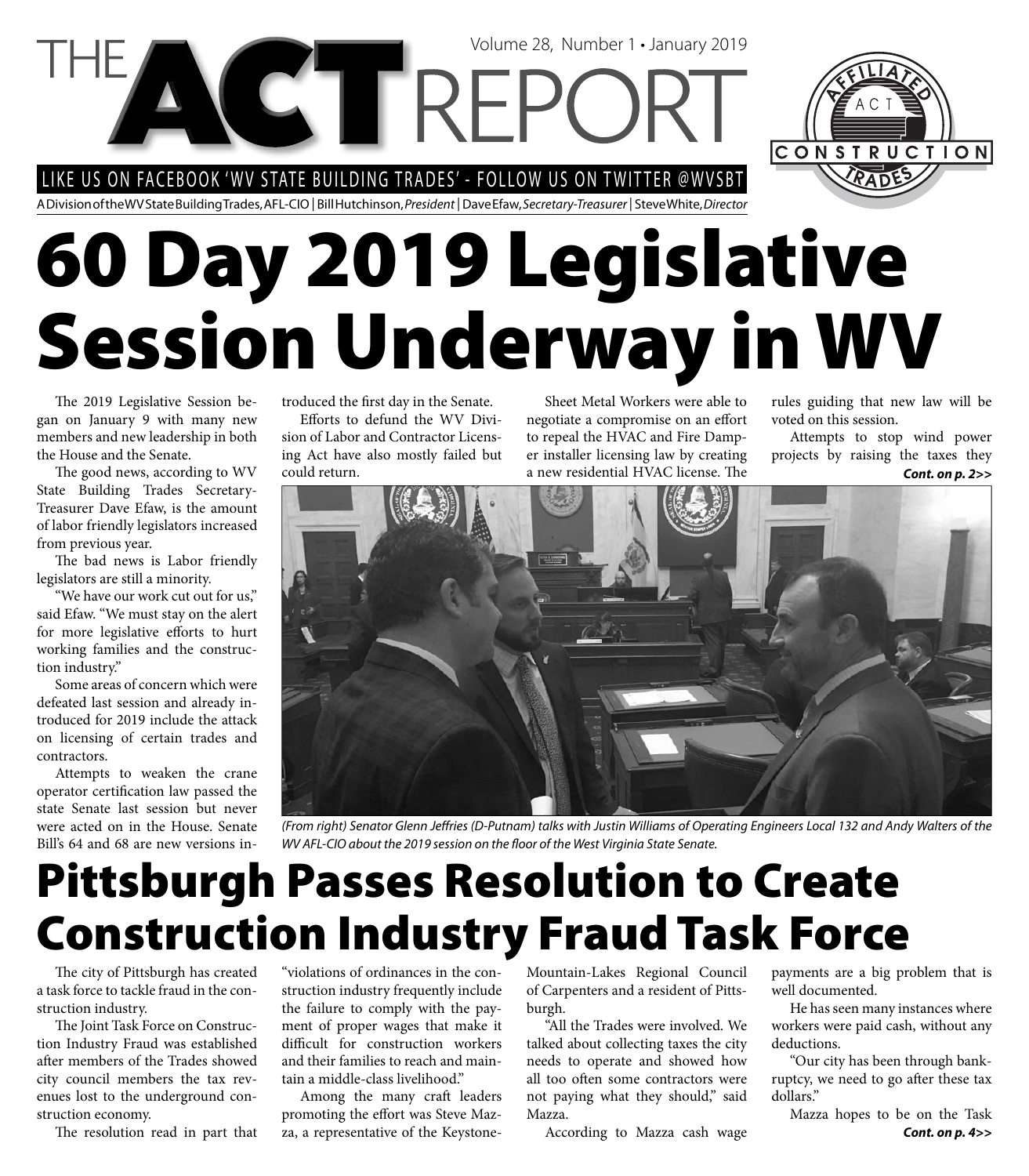## **Payrolls Show Another Out-of-State Contractor Fails to Pay Taxes on Public Project** *Jobs Act Violations, Late Completion*

Payroll documents have uncovered another bridge painting contractor violating state law by not withholding West Virginia taxes on their tax funded projects in West Virginia.

Elite Contractors, Inc. of Campbell, Ohio was awarded a \$1.3 million bridge painting contract in June of 2017 by the WV Turnpike Authority.

The job includes painting on five bridges in Kanawha and Fayette Counties.

The evidence of nonpayment comes from payroll records collected by Painters District Council 53.

State law requires contractors on public projects to submit payroll records. These are considered public records and are often reviewed by labor groups.

Most of the workers were from Tarpon Springs, Florida and no state income tax deduction was shown on the payroll documents.

State law requires payroll taxes be paid on behalf of all workers unless they reside in a bordering state and then the taxes can be paid directly to

"Our government apparently has a system that gives out-of-state companies who import workers a competitive advantage over companies from our area who use local workers"

### **Brian Stanley**

Director of Marketing Painters DC 53

their home state.

In addition Elite was fined \$7,500

by the WV DOL in July of 2018 for multiple violations of the WV Jobs Act in connection with this project.

Further, the contract specifications called for the project to be complete by June 29, 2018.

However they did not complete the project until November and were not asked to pay any costs associated with being late, such as for the four extra months to pay on-site inspectors.

"Our government apparently has a system that gives out-of-state companies who import workers a competitive advantage over companies from our area who use local workers," said Brian Stanley, Director of Marketing, Painters DC 53.

"We can compete with anyone when we are on a level playing field," said Stanley.

"But if companies don't pay their taxes, don't follow the law, and don't follow the specifications then local workers and contractors don't stand a chance." ■



#### *Continued from Page 1*

must pay has also passed the Senate but failed to pass in the House last year. SB 20, 47 and 53 all increase the tax on wind projects and were introduced on the first day.

Similarly a bill to make construction payrolls on public projects a secret has also return as SB 69 and HB 2045.

"We have caught more than one contractor cheating the state or workers from these payroll documents and making them secret would be a great help to the cheaters," said Efaw.

Bill's to eliminate responsible contractor language have also been reintroduced.

Current law states the lowest responsible bidder is to be awarded a contract. SB 65 and 70 would outlaw any attempt to stop contractors with terrible track records from receiving an award of tax payers funded projects.

There are some glimmers of hope. SB 1 is a renewed effort to make community colleges free.

The Trades want to make sure apprenticeship programs are included in the measure rather than being excluded from any funding.

A few additional bills talk about the need to enhance apprenticeship opportunities which makes sense when skilled labor is in demand.

"We want to make sure a person going into an apprenticeship program has the same consideration as someone going to a community college," said Efaw. "We don't see why tax dollars should benefit one method of training and punish the other."

Efaw also said the Trades will be working to promote more gas industry related construction jobs including support for pipeline projects, better compliance with the WV Jobs Act and the state tax laws.

"We have too many companies importing workers and not paying taxes."



Elite Contractors, Inc., from Campbell, Ohio, imported bridge painting workers from Florida but did not pay the state income tax required by law. A company called Seminole Equipment from Tarpon Springs, Florida, was caught in 2017 doing the same thing. Both times it was a citizen review of payrolls that showed the violation.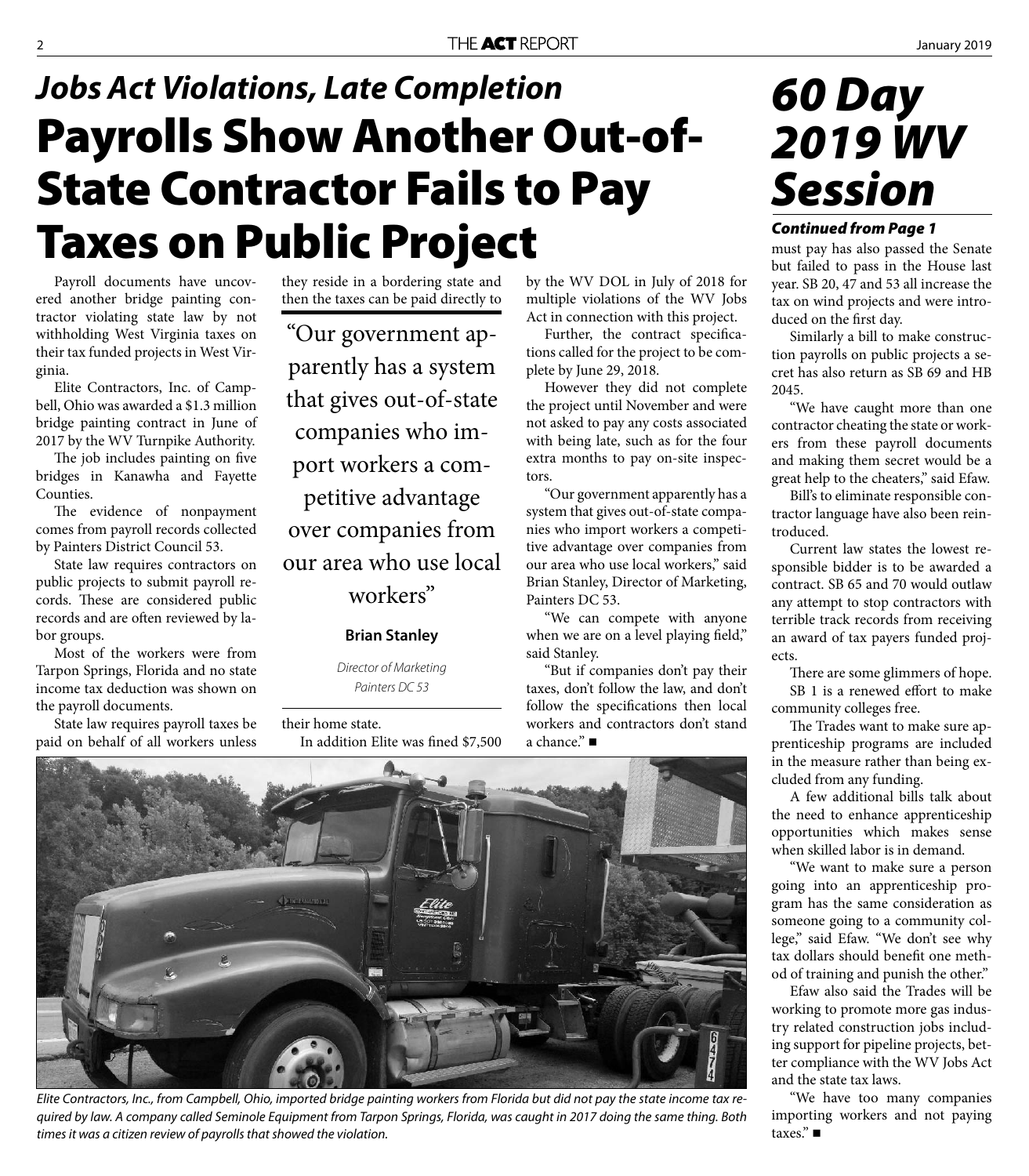### **Questions Raised about Florida Bridge Painting Contractor's Track Record** *Wage, Safety Violations*

A bridge painting contractor from Tarpon Springs, Florida which was recently awarded a \$4,584,350 Bluestone Bridge painting project, has a troubling record according to documents provided by Painters District Council 53.

The Council provided the documents to the West Virginia Turnpike Authority at their Executive Board meeting held on December 6 in Beckley.

Records show Southern Road and Bridge, Inc., has a long list of wage and safety violations resulting in hundreds of thousands of dollars in back pay and fines.

The records come from Pennsylvania, Florida, Georgia, New York and Massachusetts.

"We want to make sure the Turnpike Authority is aware they have once again awarded a project to a contractor they will need to watch very closely," said Dan Poling, Business Manager of Painters District Council 53.

Wage violations in three states during 2017 totaled around \$475,000.

In New York the company had to pay \$185,320 in back wages and fines.

In Massachusetts they paid \$208,407 and in Pennsylvania it was \$82,834.

In addition, the company received OSHA violations and a warning regarding problems associated with the e-verify system which is used to make sure workers are legal.

The Turnpike project was bid on June 28, 2018. Southern Road and Bridge bid \$4,584,350.

Eagle Industrial Painting from Ohio, a company that uses local union labor, had the next best price at \$4,809,352.

According to Poling the project has not even begun some six months after the award.

"We don't know why this project has not started, but we suspect when they do start they will import their

workforce and leave local workers in the unemployment lines," said Poling. "We are tired of paying for jobs

that workers from Florida and Louisiana and North Carolina get." ■

### **New IBEW 466 Training Facility**



The [Apprenticeship program](http://www.ibew466.org/index.cfm?zone=/unionactive/view_page.cfm&page=Apprenticeship) for IBEW Local 466 in Charleston has a new hands-on training facility under construction. The 50' x 60' building will have 20 foot ceilings and an open fl oor plan for fl exible training mock-ups. The project is expected to be complete later this year. MIRC Construction Services of Charleston is the general contractor.

# **Walk-Ins Staged on First Day**



Teachers and school service workers in Fayette County met early in the morning on the first day of the legislative session for a 'walk-in' event. The same action took place at local schools across the state to send a message to legislators meeting in Charleston.